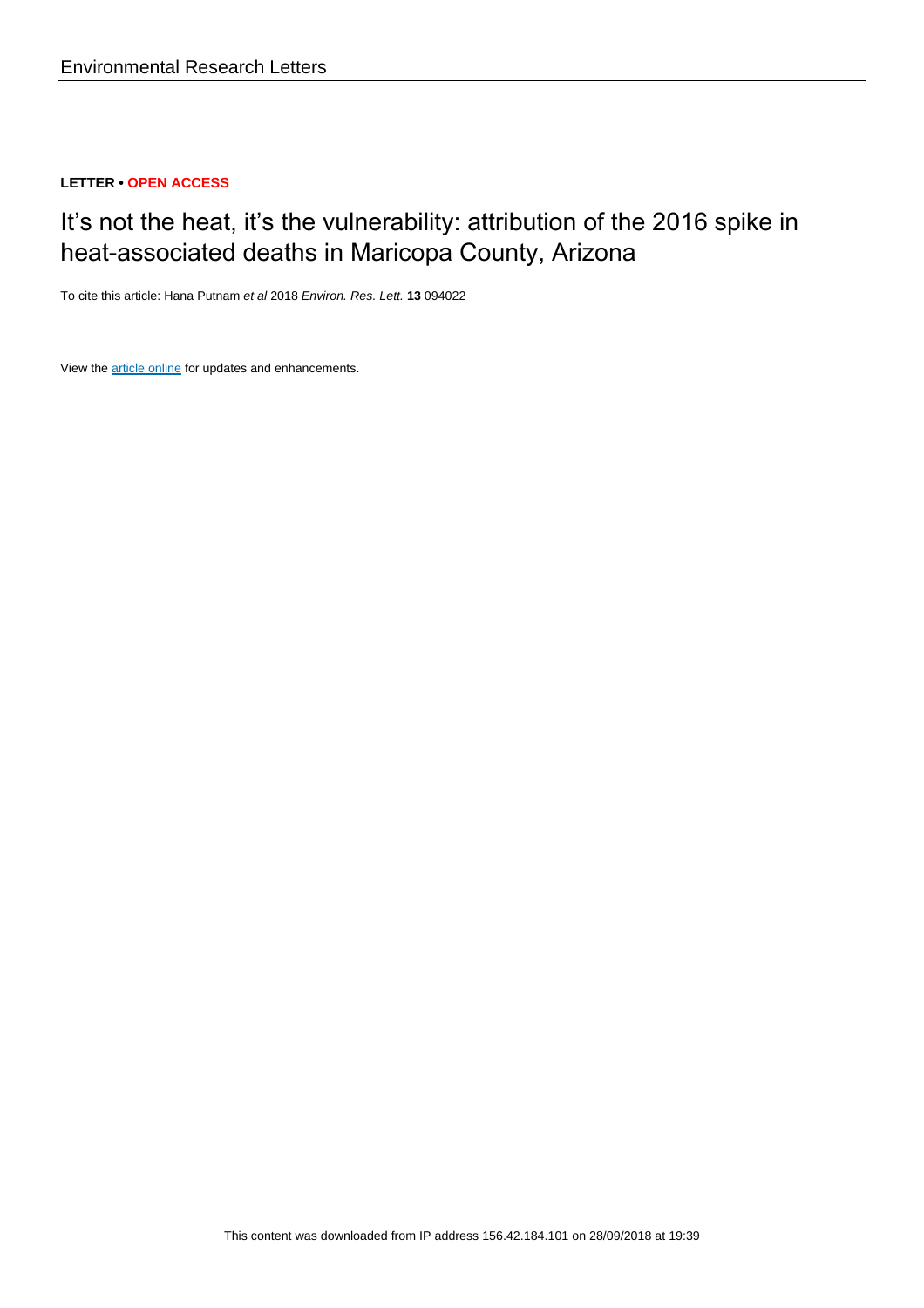# **Environmental Research Letters**

### LETTER

CrossMark

OPEN ACCESS

RECEIVED 10 May 2018

REVISED 13 August 2018

ACCEPTED FOR PUBLICATION 20 August 2018

PUBLISHED 19 September 2018

Original content from this work may be used under the terms of the [Creative](http://creativecommons.org/licenses/by/3.0) [Commons Attribution 3.0](http://creativecommons.org/licenses/by/3.0) **licence** 

Any further distribution of this work must maintain attribution to the author(s) and the title of the work, journal citation and DOI.



It's not the heat, it's the vulnerability: attribution of the 2016 spike in heat-associated deaths in Maricopa County, Arizona

#### Hana Putnam $^1\bm{\mathbb{O}}$  [,](https://orcid.org/0000-0002-0119-0374) David M Hondula $^{1,2}$ , Aleš Urban $^3$ , Vjollca Berisha $^2$ , Paul Iñiguez $^4$  and Matthew Roach $^5$

<sup>1</sup> School of Geographical Sciences and Urban Planning, Arizona State University, 975 S. Myrtle Avenue, Tempe, AZ 85281, United States of America

- <sup>2</sup> Maricopa County Department of Public Health, 4041 N. Central Ave., Phoenix, AZ 85012, United States of America
- <sup>3</sup> Institute of Atmospheric Physics, Czech Academy of Sciences, Boční II 1401, 141 31 Prague 4, Czechia
- <sup>4</sup> National Weather Service Phoenix, 1500 N Mill Ave., Tempe, AZ 85281, United States of America

<sup>5</sup> Arizona Department of Health Services, 150 N. 18th Ave., Phoenix, AZ 85007, United States of America

#### E-mail: [david.hondula@asu.edu](mailto:david.hondula@asu.edu)

Keywords: health, climate, adaptation, mortality, temperature, homeless, time series

#### Abstract

Health risk assessments for extreme heat and the design of corresponding interventions can be enhanced with more information regarding causal drivers of year-to-year variability in adverse outcomes. Summer 2016 was a record-setting year in terms of summer heat and its impacts on health in Maricopa County, Arizona, USA. The month of June was the warmest observed in the county and the six-month warm season spanning May through October was the fourth warmest. In the same year, a record number of heat-associated deaths was reported by the heat surveillance program run by the county health department. We analyzed the time series of heat-associated deaths to quantify the extent to which the unprecedented death count in 2016 was driven by anomalous weather. We first estimated the historical association between temperature and heat-associated deaths for the time period 2006–2015 using a time series regression model. Subsequently, we used the model to generate predictions of daily heat-associated deaths in 2016 based on the observed weather. We found no evidence that the unusually high number of heat-associated deaths observed in Maricopa County in 2016 was related to observed meteorological conditions. Regardless of the exposure variable or model parameterization chosen, the prediction for 2016 fell near or below the historical average number of heat-associated deaths. If the conventional methods for estimating the temperature–mortality association are reasonably approximating a causal relationship, factors other than the weather were mostly responsible for the surge in deaths in 2016. These findings highlight the importance of nonmeteorological factors as drivers of temporal variability in the health burden associated with heat, which have generally not been included in quantitative retrospective or prospective studies. Further, they highlight a shortcoming in preparedness and response efforts for heat in the study setting that should be diagnosed and addressed as soon as possible.

# Introduction

Extreme heat poses public health risks in many cities across the globe, especially in regions where heat is persistent and severe (e.g. Hartz et al [2013](#page-9-0), Harlan et al [2014](#page-9-0)). Quantifying the public health burden of heat in places that experience this hazard most intensely, as well as understanding the causal drivers of that burden, may be instructive as cities prepare for a warmer future. Here, we explore factors that may have

contributed to an unprecedented number of heatassociated deaths that occurred in one of the hottest metropolitan areas of the United States in the summer of 2016—one of the warmest seasons on record.

Many studies point toward a future with higher average temperatures as well as more intense and frequent extreme heat events as a result of greenhouse gas forcing and urbanization (e.g. Georgescu et al [2014](#page-9-0), Maloney et al [2014](#page-10-0), Russo et al [2014](#page-10-0)). These changes have also been projected to increase heat-associated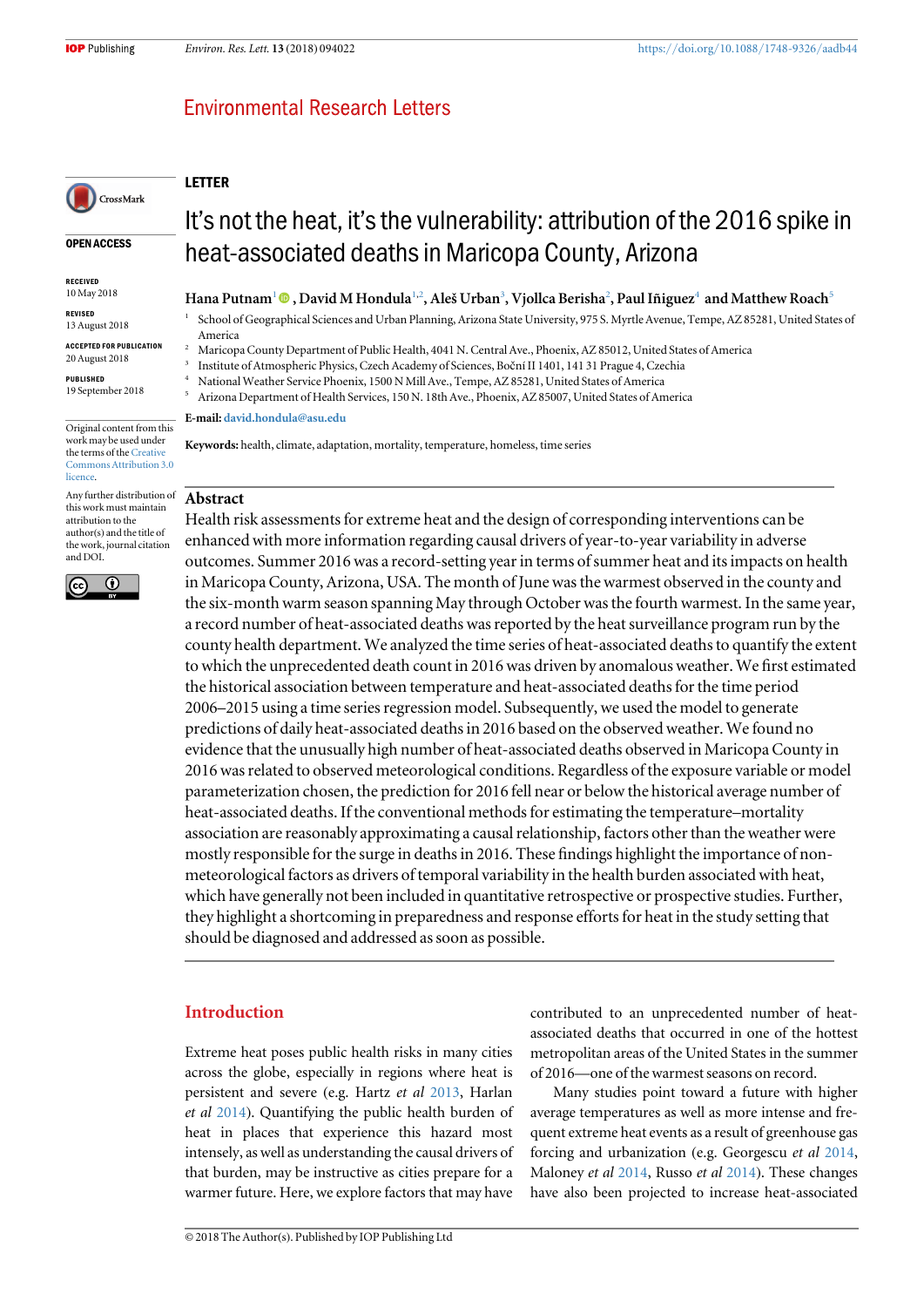morbidity and mortality (e.g. Åström et al [2013,](#page-9-0) Kingsley et al [2016](#page-9-0), Petkova et al [2016](#page-10-0)). However, it is unclear how reliably historical models of the temperature-health association at short time scales (days) produce estimates of variability at longer time scales (e.g. seasons, years). Available evidence suggests that long-term variability may be difficult to model (Guo et al [2012](#page-9-0)). There is high uncertainty regarding the contribution of climate change as a driver of the future public health burden of heat in comparison with other factors such as population growth, demographic transition, and adaptation strategies (Hondula et al [2015,](#page-9-0) Petkova et al [2016](#page-10-0), Gosling et al [2017](#page-9-0)). The interplay between these factors has rarely been examined retrospectively, but the limited evidence available suggests that social factors play a substantial role in influencing long-term trends in heat-associated mortality (e.g. Bobb et al [2014](#page-9-0), Ng et al [2016](#page-10-0)).

One of the planet's warmest urbanized regions is the southwestern United States. Understanding the impact of heat in this region, where conditions are already severe throughout a prolonged warm season, may provide insights into how other cities may be able to cope with projected warming (Centers for Disease Control and Prevention (CDC) Environmental Public Health Tracking Program [2018](#page-9-0)). Maricopa County, Arizona, which spans most of the rapidly growing Phoenix Metropolitan Area, is home to more than four million people (US Census Bureau 2017). In 2016, the month of June was the warmest to date in the US National Oceanographic and Atmospheric Administration Climate Division within which Maricopa County is located, the month of July was the second-warmest, and the six-month warm season spanning May through October was the sixth warmest (NCEI 2018). In the same year, the Maricopa County Department of Public Health (MCDPH) reported a record high number of heat-associated deaths (MCDPH [2017](#page-10-0)). The 155 confirmed heat-associated deaths in 2016 exceeded the previous record by 48 cases and was more than 82% above the standardized prior ten-year average.

The objective of our analysis is to quantify the extent to which the abnormally high heat-associated death count of 2016 was driven by meteorology using heat-associated death records in concert with weather observations. In doing so, we hope to shed more general insights into the factors that reduce or exacerbate the impacts of heat and how preparedness and response strategies can improve. This knowledge is especially important to build in light of projections of large increases in heat-associated mortality in many cities resulting from global and urban warming.

#### **Methods**

Maricopa County, Arizona, is located in the Sonoran Desert in the southwestern United States and has a



hot, arid climate. Summer daily maximum temperatures routinely exceed  $38 \degree C$  (100  $\degree F$ ) and an average year brings 18 days of daily maximum temperatures of 43 °C (110 °F) or higher at Phoenix Sky Harbor Airport (CDC Environmental Public Health Tracking Program [2018](#page-9-0)). Rapid urbanization over the past several decades has led to large increases in daily minimum temperatures, a distinctive signature of the urban heat island effect (Chow et al [2012](#page-9-0), Georgescu et al [2013](#page-9-0)). The county accounts for the majority of the geographical extent and population of the Phoenix-Mesa-Chandler Metropolitan Statistical Area, the 12th largest by population in the United States (US Census Bureau 2017).

Several regional agencies have made significant efforts to assess and reduce the public health burden of extreme heat. Among them, MCDPH operates an advanced and distinctive heat mortality surveillance program. Health authorities began more closely monitoring and classifying heat-associated deaths in 2006 after a highly publicized heat wave in 2005 resulted in greater local awareness of heat-associated deaths (Yip et al [2008](#page-10-0)). Since 2006, MCDPH has tracked and investigated heat-associated deaths, collecting data on location, time, demographics, and other circumstantial evidence for cases in which heat is suspected to have been the immediate cause of death or a contributing factor. The health department obtains this information from two sources: (1) the Maricopa County Office of the Medical Examiner, which flags deaths that it suspects to be heat-associated, and provides circumstances of death; and (2) the Arizona Department of Health Services, Office of Vital Registration, which contains a database of confirmed heatassociated cases. MCDPH extracts confirmed heatassociated cases by querying the Vital Registration database using key phrases (e.g. 'heat exposure', 'exhaustion'). The program also looks for certain International Classification of Disease-10 (ICD-10) codes that might indicate a heat-associated death (e.g. X30 (Exposure to excessive natural heat), T67.X (Effects of heat and light), P81.0 (Environmental hyperthermia of newborn)). MCDPH's efforts have culminated in a record of heat-associated deaths that is more inclusive than queries based on ICD codes alone (e.g, Berko et al [2014](#page-9-0)) but more precise than the construct of excess all-cause deaths that is often used for temperature–mortality studies (e.g. Anderson and Bell [2011,](#page-9-0) Gasparrini et al [2015](#page-9-0)). More details of the MCDPH heat surveillance programs are available online (https://[maricopa.gov](https://www.maricopa.gov/1858/Heat-Surveillance)/1858/ [Heat-Surveillance](https://www.maricopa.gov/1858/Heat-Surveillance)).

MCDPH heat surveillance data from 2006 to 2016 were used for this analysis. This time period encompassed all years for which MCDPH has implemented their enhanced surveillance system for heat-associated deaths. The time series of heat-associated deaths spans the full calendar year, although the vast majority of cases (∼90%) are reported in the months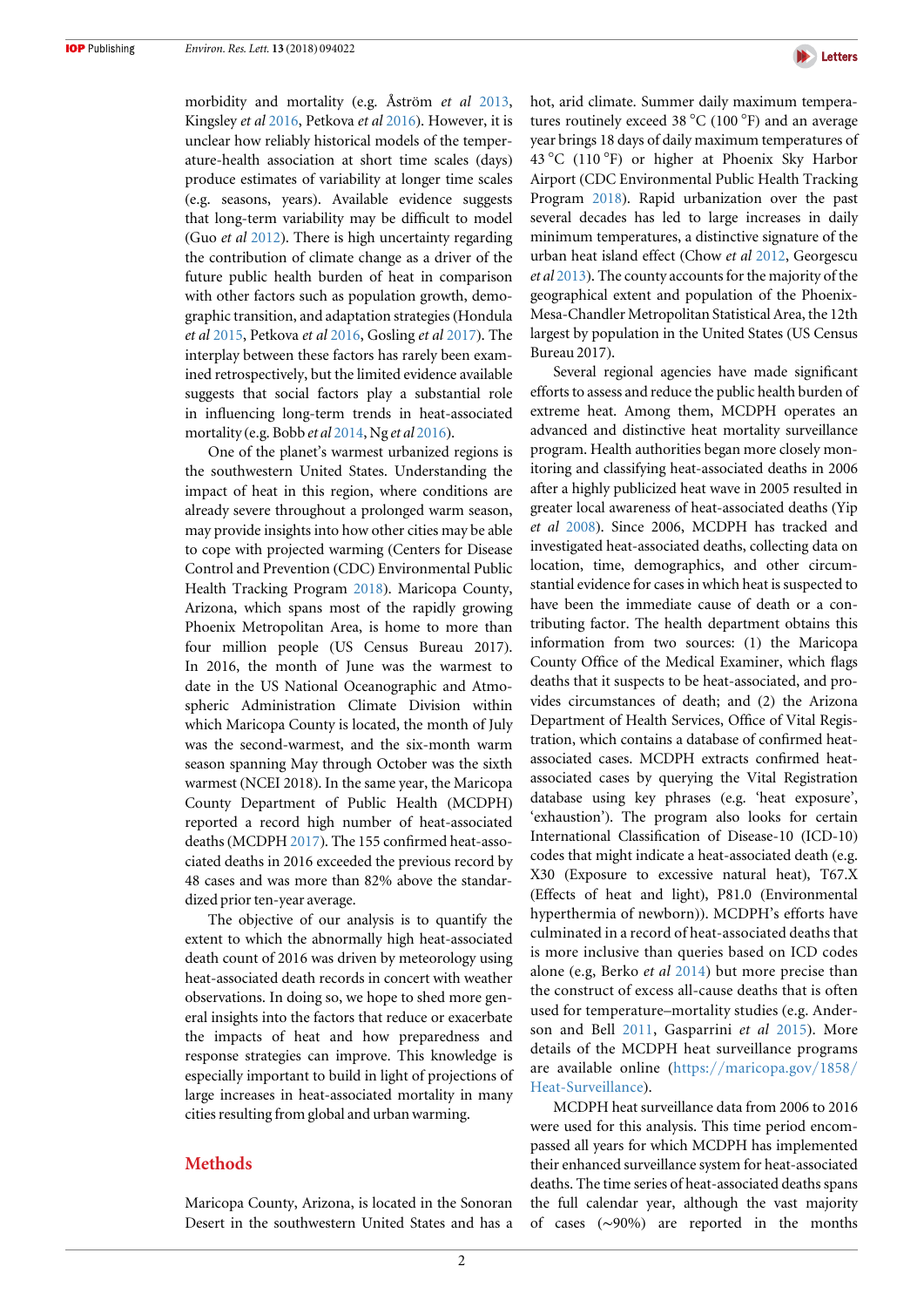May–September. Daily heat-associated counts were standardized to account for longer-term changes in population size and composition (e.g. age structure) as well as overall population health status. We directly standardized the data by adjusting the daily heat-associated death counts based on the total deaths from all causes reported in the county each year. We surmised that total deaths would be proportional to population size and composition as well as overall population health. All-cause annual mortality data were sourced from the Arizona Department of Health Services Office of Vital Statistics (http://[pub.azdhs.](http://pub.azdhs.gov/health-stats/report/ahs/ahs2015/pdf/5e1.pdf) gov/[health-stats](http://pub.azdhs.gov/health-stats/report/ahs/ahs2015/pdf/5e1.pdf)/report/ahs/ahs2015/pdf/5e1.pdf). All data were standardized to 2015, the most recent year for which total mortality counts are available.

Daily meteorological data were obtained from the National Centers for Environmental Information for Phoenix Sky Harbor Airport, an official first-order weather station located near downtown Phoenix. We obtained daily maximum, mean, and minimum dry bulb temperature, and examined the daily distribution of temperatures in 2016 compared to the ten years prior, with an emphasis on the five-month warm season (May–September) that accounts for the majority of heat-associated deaths. We did not incorporate humidity into the exposure models given prior research demonstrating little difference between temperature–mortality models that include or exclude humidity in the study setting (e.g. Harlan et al [2014](#page-9-0)). We also incorporated information from an experimental National Weather Service (NWS) product called HeatRisk (https://[wrh.noaa.gov](https://www.wrh.noaa.gov/wrh/heatrisk/)/wrh/ [heatrisk](https://www.wrh.noaa.gov/wrh/heatrisk/)/). HeatRisk provides a daily classification of observed or forecast meteorological conditions based on the relative severity of hot weather compared to climatology and is being used as a decision support tool in NWS Weather Forecast Offices across the American Southwest at present.

Our methodological approach was to hindcast the 2016 heat-associated death counts based on temperature–mortality associations derived from the period 2006–2015 and meteorological observations from 2016. Because there is no consensus regarding the optimal statistical model or exposure variable for associating weather and heat-associated deaths in this region (e.g. Hondula et al [2014](#page-9-0), Petitti et al [2016](#page-10-0)) or others (e.g. Barnett et al [2010](#page-9-0)), we used a number of different modeling approaches and exposure variables to create hindcasts for 2016. To minimize the introduction of bias into the hindcasting approach, the functional form of all models was determined ahead of detailed review of observations or model output.

We created three different types of models: (1) simple temperature–mortality; (2) complex temperature–mortality; (3) HeatRisk. The models estimate the daily association between the exposure variable and the risk of heat-associated deaths based on the observed time series of heat-associated deaths for the entire population of Maricopa County and the



observed daily weather. For the simple and complex temperature–mortality models, we tested maximum, mean, and minimum temperature as the exposure variable. The simple temperature–mortality models took the following form:

#### Log(scaled heatdeaths) =  $s$  (temp,  $k = 4$ ),

where scaled heatdeaths is the standardized daily heatassociated death count from the MCDPH surveillance program, s is a natural penalized thin plane smoothing spline with  $k$  knots, and temp is the exposure variable (maximum, mean, or minimum temperature). We did not control for seasonality in these models because we anticipated that any seasonality in heat-associated death counts would primarily arise from meteorology and not confounding factors (following Petitti et al [2016](#page-10-0)). The complex temperature–mortality models took the following form:

 $Log(scaled\_heat deaths) = s(complex\_temp, by)$  $=$  as.factor(month),  $k = 4$ ,)

where complex\_temp variable was applied to take into account the lagged effect of temperature on human mortality (e.g. Gasparrini et al [2015](#page-9-0)). The complex\_ temp variable was defined as  $n$ -day moving average of maximum, mean, or minimum temperature of the current and previous days. Alternative variants of the moving average from two-day (lag 0–1) to five-day (lag 0–4) were used in the complex model, and the moving average providing the best fit (based on the generalized cross validation score)was used as the final model. The HeatRisk model took the following form:

 $Log(scaled \ heatedes) = as.factor (HeatRisk),$ 

where HeatRisk variable represents the NWS's HeatRisk classification (five categories: No Elevated Risk, Low Risk, Moderate Risk, High Risk, Very High Risk).

We generated hindcasts of 2016 heat-associated mortality using the observed daily temperatures from 2016 as input to each model. Daily hindcasts of heatassociated deaths were generated and summed by year. Model performance was evaluated by examining the deviance explained in the daily historical (2006–2015) heat-associated death records. Subsequently we reviewed the extent to which the model captured annual variability in heat-associated deaths counts, with an emphasis on how the hindcast for 2016 compared to other years. Confidence intervals (C.I.) for annual sums were calculated as the square root of the annual sum of the squared radii of the daily C.I. All analysis was conducted using R version 3.4.2, accessed through RStudio version 1.1.383. Time series modeling relied on the mgcv package (Wood [2017](#page-10-0)).

#### Results

#### Climatological assessment of 2016

Warm season daily mean temperatures in Maricopa County in 2016 followed a progression similar to the prior ten-year average, peaking in June (daily average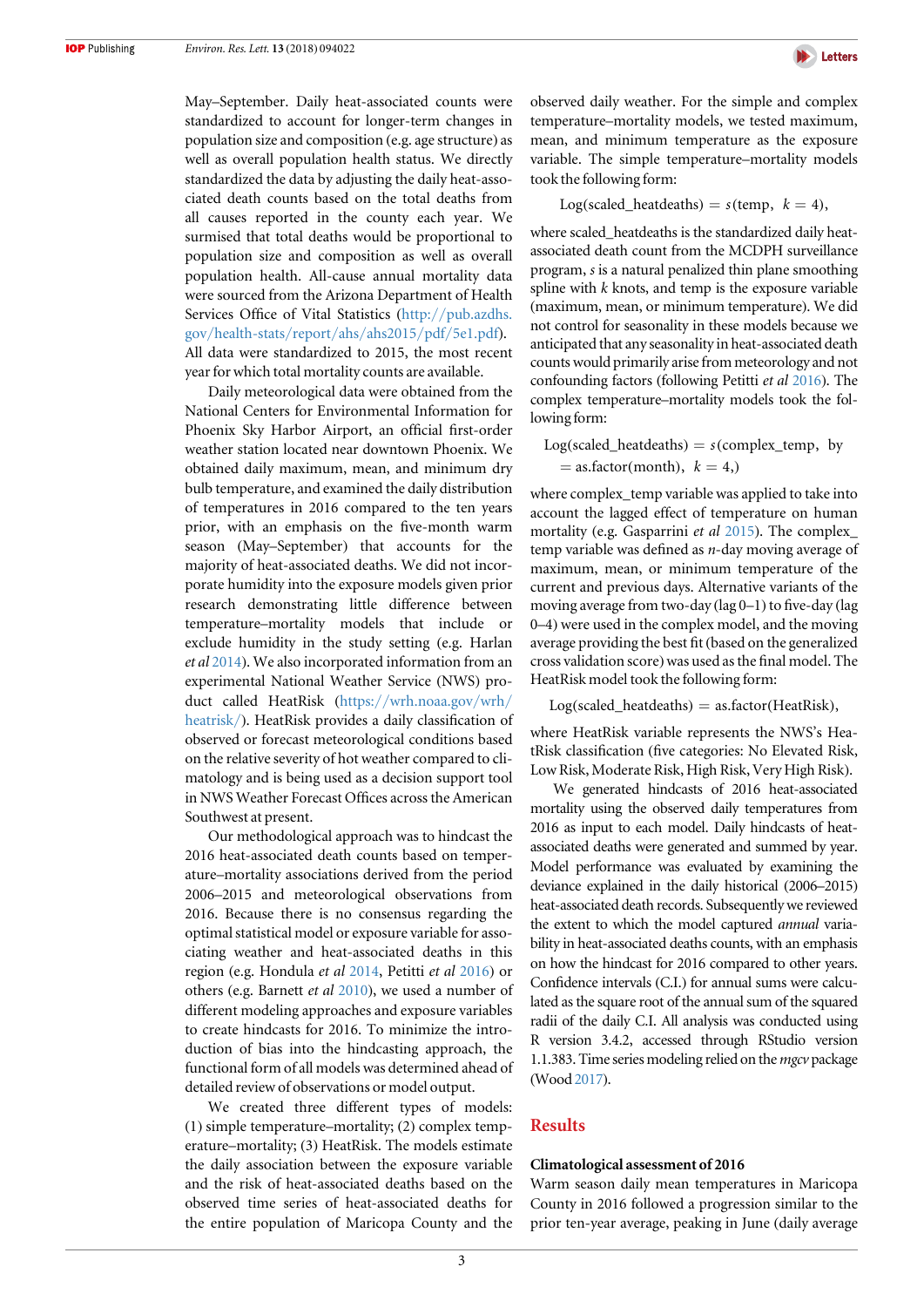

<span id="page-4-0"></span>

mean temperature  $=$  34.9 °C) and July (daily average mean temperature =  $36.2 \degree$ C). The highest daily mean temperatures were observed during two prolonged periods in which the average daily mean temperature was above  $37^{\circ}$ C, one occurring 19–28 June and another that spanned most of the latter half of July. The highest daily mean temperature of the summer was recorded on 20 June (39.4 °C). Despite the high frequency of very warm days in 2016, compared to other years in the period 2006–2015, there were relatively few days at the highest end of the temperature distribution (figure 1). For example, there were nearly 15 fewer days with daily mean temperatures at or above 32 °C than the average of the previous ten years. More importantly from a health perspective, there were only eight days with daily mean temperatures above 38 °C compared to an average of 10.6 over the previous decade, and zero days with daily mean temperatures of 40 °C or above. An even more pronounced absence of days at the high end of the temperature distribution was observed for minimum temperatures, whereas the pattern of maximum temperatures was more closely aligned with the previous ten years (not shown).

#### Temperature–mortality models

The mean standardized annual heat-associated death count in Maricopa County over the period 2006–2015 was 85.6, with a standard deviation of 24.6. In 2016 the number of reported cases (155) was more than 85.5%, or 2.8 standard deviations, above the historical average (figure [2](#page-5-0)).

Simple temperature–mortality models all showed a clear and strong relationship with historical daily heat-associated deaths. Figure [3](#page-5-0) illustrates the modeled relationship between daily heat-associated deaths and daily mean temperature, which was a better predictor of the relationship over the period 2006–2015 than minimum or maximum temperature. Differences between the models were, however, very small. The daily mean temperature model with zero lag accounted for 50.7% of deviance in daily standardized heat-associated deaths; minimum temperature accounted for 49.3% and maximum temperature accounted for 46.9%.

There was a much weaker association of the relationship between modeled and observed heatassociated deaths when the model predictions and observations were aggregated by year (figure [2](#page-5-0)). The modeled annual heat-associated death counts fell in a narrow range (74.1–95.6) compared to the standardized annual observations (43.9–121.6). Model uncertainty was low relative to the inter-annual variability in the observations; the 95% C.I. for the annual heatassociated deaths counts (not shown on figures) was never wider than  $\pm 1.0$  deaths per year. The aggregated counts from the zero lag mean temperature model explained approximately 19.7% of the variance in the aggregated annual observations. Using this model, we would have anticipated 79.7 heat-associated deaths in 2016 (95% C.I.  $= 78.8, 80.6$ ) based on the observed temperatures. Predictions from models based on minimum and maximum temperature were 77.6 (76.9, 78.4) and 84.1 (83.0, 85.1) deaths, respectively.

Regardless of the exposure variable chosen, the prediction for 2016 and the upper bound of its 95% C. I. using a simple temperature–mortality model falls below the historical average number of heat-associated deaths. In fact, based on mean temperature, the prediction would have ranked as the 3rd lowest over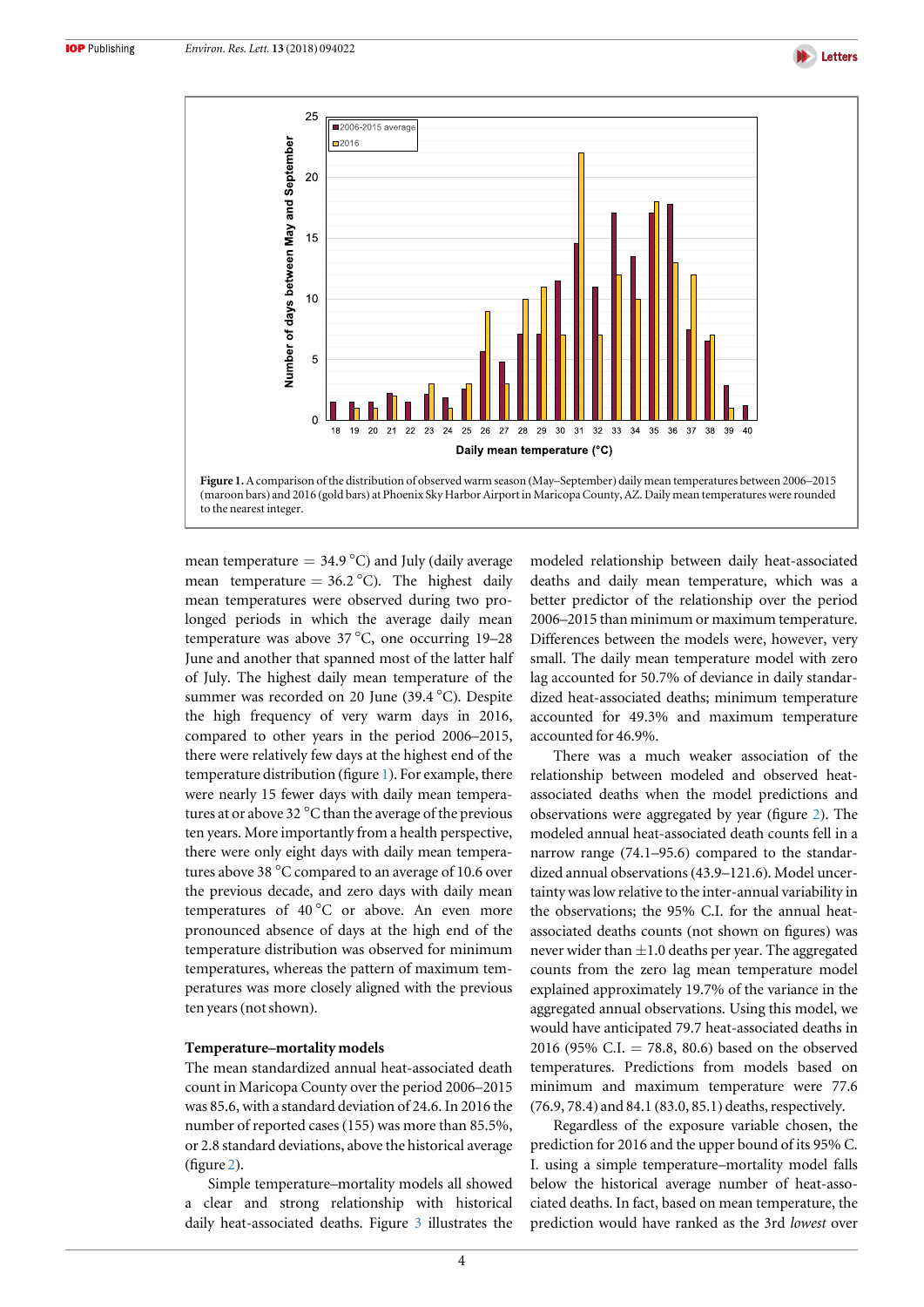

<span id="page-5-0"></span>





the 11 years for which model predictions are available. The model consistently under predicted mortality across the three months of the warm season with the most heat-associated deaths, with June, July, and August associated with under-predictions of 42%, 51%, and 50%, respectively. Similarly, daily errors in model predictions were inversely correlated with temperatures, with larger errors occurring on the hottest days. The mean absolute error for daily predictions on

days with daily mean temperatures above the 95th percentile in 2016 was 1.47 deaths, whereas on days between the 75th and 95th percentile the mean absolute error was 0.97 deaths.

Complex temperature–mortality models provided a better fit to the historical data than the simple models. After testing multiple combinations of exposure variables, smoothing windows, and interaction effects with month, we identified the best complex model to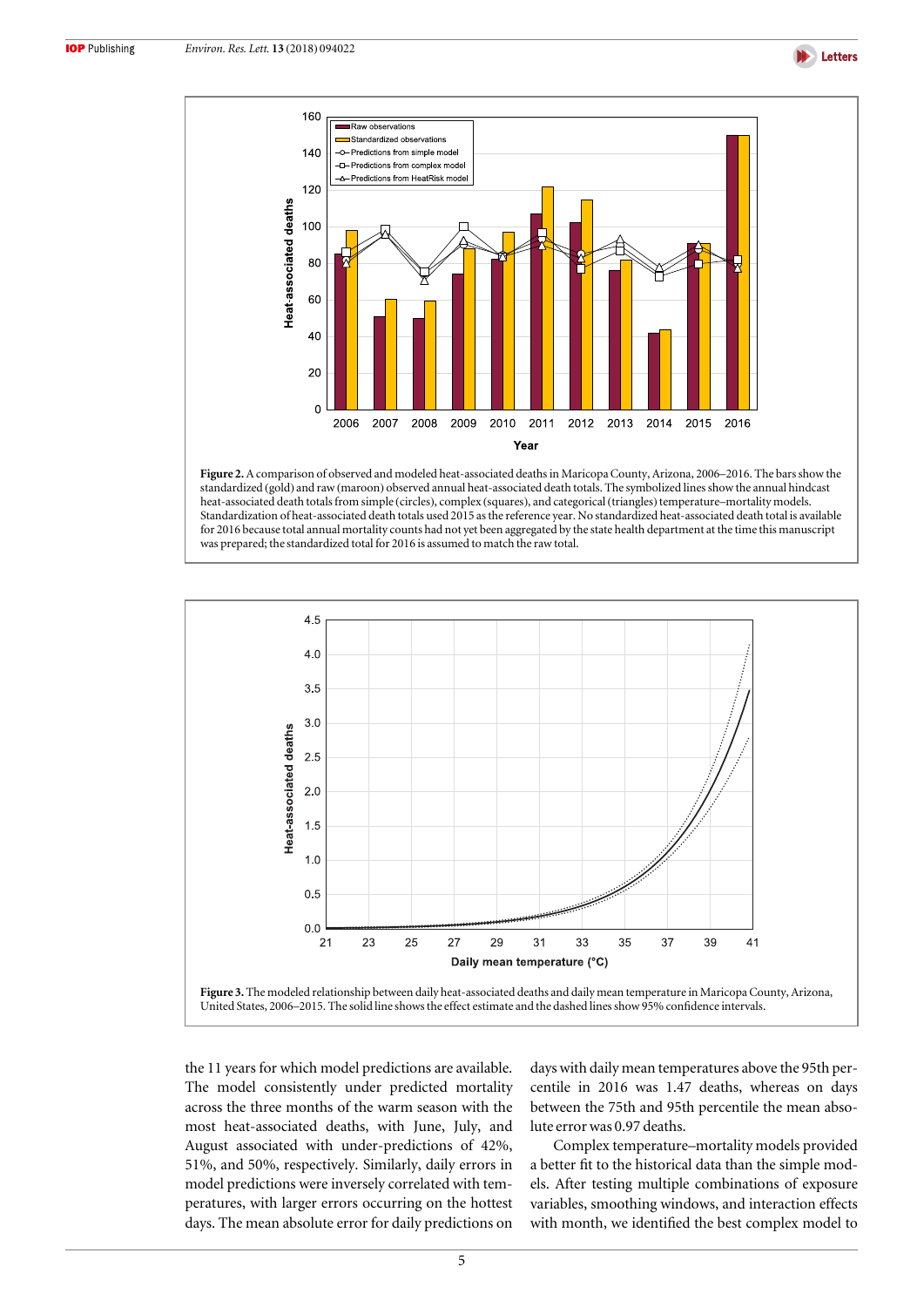

include four-day moving average daily mean temperature (lag 0–3), with an interaction term for month as a categorical variable. This model explained 56.0% of the deviance in daily standardized heat-associated mortality. Replacing mean with minimum and maximum temperature, keeping other parameters consistent, only changed the model diagnostics slightly (54.7 and 55.1% deviance explained, respectively). We did not find strong evidence of an added 'heat wave' effect in our exploration of more complex statistical models, and thus did not investigate the potential impact of heat wave attributes including duration, timing, and intensity (see Anderson and Bell [2011](#page-9-0)).

Despite the statistical improvement of the complex temperature–mortality models in fitting the historical data, the hindcast for heat-associated mortality in 2016 did not change considerably. Using the complex model with mean temperature, we estimated 82.0  $(95\% \text{ C.I.} = 80.0, 84.1)$  heat-associated deaths in 2016 based on the observed meteorology. Hindcasts based on minimum (80.6 (78.6, 82.6)) and maximum (82.0 (80.2, 83.9)) temperature were similar, and all three were below the historical average of 85.6 heat-associated deaths per year (standardized). The complex model had a similar pattern of seasonal errors as the simple model, with larger errors on hotter days and in hotter months.

The model based on the NWS HeatRisk product did not fit the historical observations as well as the simple and complex temperature–mortality models. This categorical variable explained 33.1% of the deviance in observed heat-associated deaths. Effect estimates were greater than one heat-associated death for the two highest HeatRisk categories (red and magenta), with 1.25 deaths predicted per red day and 1.53 deaths predicted per magenta day. The model prediction for 2016 using HeatRisk was 77.3 (75.7, 78.8) heat-associated deaths, which is below the observed historical average and is the lowest number of heat-associated deaths predicted by any model we examined in this study.

### Discussion and conclusions

Using widely applied statistical modeling techniques, we were unable to find evidence to suggest that the unusually high number of heat-associated deaths observed in 2016 in Maricopa County, Arizona, was related to observed meteorological conditions. Most models, in fact, suggested that 2016 should have been a year with a normal or below-normal number of heat-associated deaths. If population health risks related to heat are reasonably well approximated by widely applied time series models of the temperature–mortality association (e.g. Barnett et al [2012,](#page-9-0) Harlan et al [2014](#page-9-0), Gasparrini et al [2016](#page-9-0)), our results indicate that factors other than the weather were

predominantly responsible for the surge in heatassociated deaths in 2016.

The study findings serve as a case study for one geographic location and one defined time period and should be interpreted within that context. Replication to other settings with similarly available health records is a necessity and the methodological approach should be highly transferable elsewhere. If these results are more widely applicable, they challenge some existing methods and paradigms in the scientific literature concerning temperature-related health impacts. For instance, many studies project significant increases in heat-associated mortality in the future with models that are largely based on temperature change alone (Huang et al [2011,](#page-9-0) Hondula et al [2015](#page-9-0)). Projectionoriented studies typically do not take into account key factors that may act as effect modifiers such as timing and duration (Barnett et al [2012](#page-9-0), Gasparrini et al [2016](#page-9-0)) environmental variables including air quality (Burkart et al [2013](#page-9-0), Vanos et al [2014](#page-10-0), Willers et al [2016](#page-10-0)), social attributes (Burkart et al [2014,](#page-9-0) Kovach et al [2015](#page-9-0), Urban et al [2016](#page-10-0)), health outcomes observed in previous seasons (Rocklöv et al [2009,](#page-10-0) Ha et al [2011](#page-9-0)), and mortality displacement (Hajat et al [2005](#page-9-0), Yang et al [2012](#page-10-0), Saha et al [2013](#page-10-0), Qiao et al [2015](#page-10-0)). Our findings suggest that these factors may be critical to include in assessments of future risk and potential uncertainties associated with applying contemporary models are quite wide. Our results are similar in nature to those of Guo et al ([2012](#page-9-0)), who found high yearto-year variability in the relative risk of heat-related mortality among the elderly in the United States, which also suggests an important role for factors beyond those typically considered in temperature– mortality studies. If successful adaptation to heat was occurring in this community, the historical model should have overestimated the number of heat-associated deaths observed in 2016. Instead, nearly all of the models we generated led to an underestimate. Understanding the extent to which societies will continue to be able to adapt to heat, especially given projected urban- and global-driven climate change, is a critical research need (Åström et al [2017](#page-9-0), Gosling et al [2017](#page-9-0)).

The major finding of our study, that an exceptionally warm summer should not have seen an exceptionally high number heat-associated deaths, may seem counterintuitive. However, conventional summary statistics commonly used to determine monthly and seasonal records are not optimal indicators of the risk of heat-associated deaths. Although 2016 was an abnormally warm summer in Maricopa County based on conventional metrics, the distribution of daily temperatures was relatively favorable from a health perspective. The nonlinearity of the temperature– mortality functions implies that the number of days at the uppermost end of the temperature distribution is especially influential in the predicted annual total of heat-associated deaths; the hottest days are associated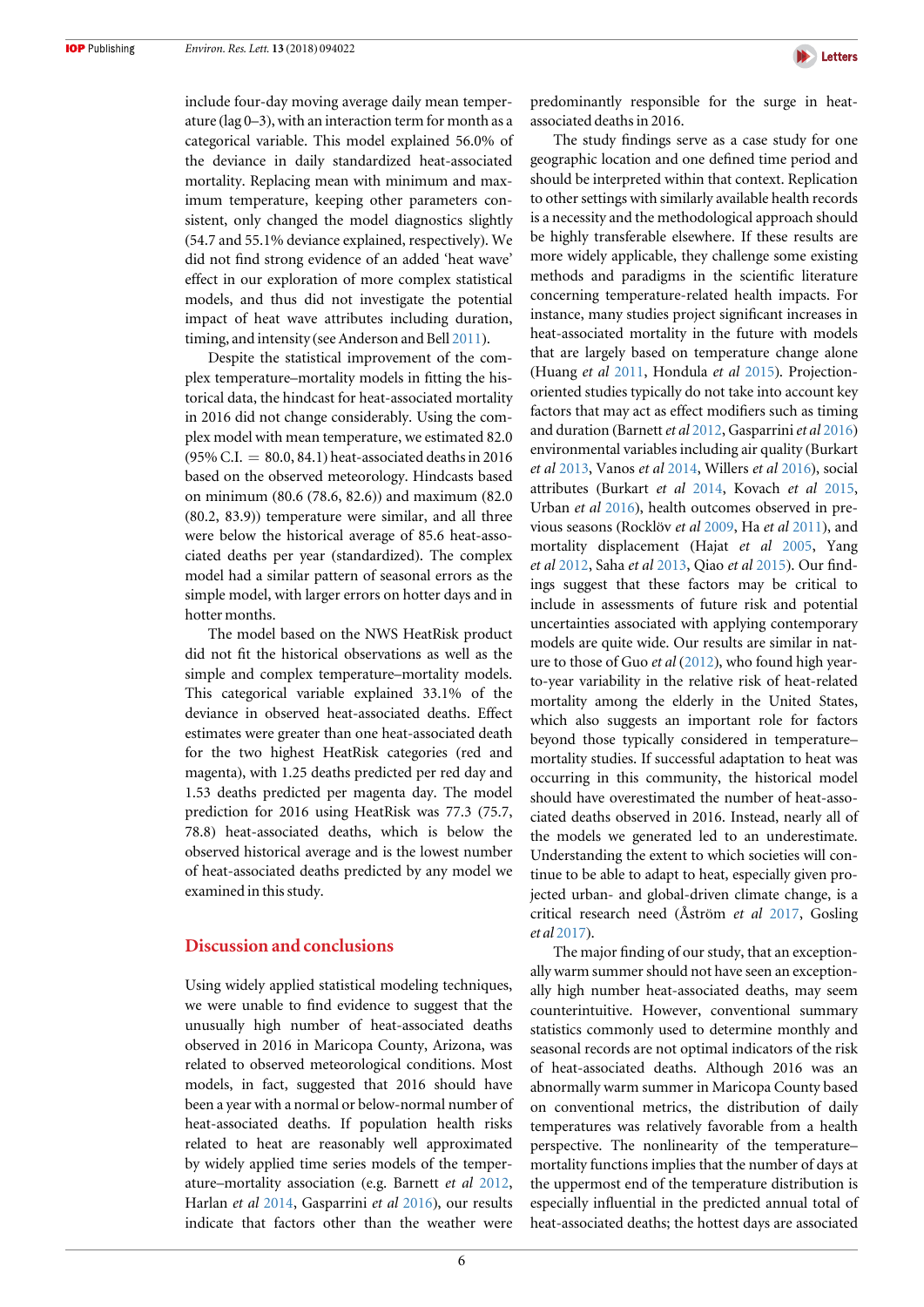with the highest modeled heat-associated mortality. The relative absence of these days in the record for 2016 (figure [1](#page-4-0)) contributed to a lower total number of hindcast heat-associated deaths for that year. There is some evidence that the timing of heat within the warm season may also be important to consider in modeling heat-related mortality (e.g. Gasparrini et al [2016](#page-9-0)). In Maricopa County in 2016 the six days with the highest mean temperature were split evenly between the months of June and July, which is consistent with the long-term climatology associated with the regional monsoon pattern that suppresses temperatures in late summer. There were two multi-day periods with anomalously high daily mean temperatures in the month of June, and June was the month with the greatest positive difference in monthly mean temperatures versus the prior ten years. The absolutely high daily mean temperatures in the month of June contributed to a higher hindcast total for annual mortality, but there was no evidence from the historical mortality record to suggest that this relative early-season warmth should have been especially dangerous.

Given that meteorological differences between 2016 and other years in our study period do not appear to account for the increase in heat-associated deaths observed in 2016, we investigated other factors that may be responsible. Because detailed information about the circumstances and exposure histories of decedents are not systematically available, even from an advanced surveillance program like the one operated by MCDPH, it is very difficult to make a strong causal argument based on the health records alone. We offer a few potential explanations drawing from our local observations and expertize. Of the many potential risk factors for heat-associated deaths that are tracked by MCDPH, two stood out with disproportionately high representation in 2016 cases: homelessness and age.

One possible contributing factor was an increase in unsheltered people experiencing homelessness in the region (MAG [2017](#page-10-0)). Unsheltered people experiencing homelessness are believed to be more vulnerable to environmental heat because of higher exposure and higher physical susceptibility related to pre-existing health conditions including mental health disorders (e.g. Longo et al [2017](#page-9-0), Schmeltz and Gamble [2017](#page-10-0)). According to point-in-time survey data collected by the regional transportation planning association, Maricopa County has seen an increase in the general population experiencing homelessness since 2014 and experienced a 25% increase in unsheltered people experiencing homelessness between 2015 and 2016 (MAG [2017](#page-10-0)). Given the high degree of vulnerability to heat-associated with homelessness, an increase in the number of unsheltered people experiencing homelessness could increase the number of heat-associated deaths overall. According to MCDPH statistics, the number of heat-associated deaths among individuals experiencing homelessness over the period 2011–2015



ranged from 8 to 13 deaths per year, accounting for 9.5%–16% of total cases. However, in 2016 MCDPH reported 55 heat-associated deaths among people experiencing homelessness, which represented 35.5% of all heat-associated deaths recorded. Further, all heat-associated deaths for those experiencing homelessness were discovered outside, strengthening plausibility that living in unsheltered circumstances would increase a homeless person's vulnerability to heat. Though the causal pathway linking increased numbers of unsheltered people experiencing homelessness and the increase in heat-associated deaths among this population is still uncertain, the statistics suggest an association between shelter status and number of homeless deaths.

An additional population that experienced a high number of heat-associated deaths in the era of the MCDPH surveillance program was the 50–64 age group. In 2016, this age group accounted for 41% of heat-associated deaths. In a typical year, the 50–64 age group accounts for the highest number of heat-associated deaths, and this remained the case in 2016. However, in 2016 the rate of heat-associated deaths was also highest for the 50–64 age group compared, whereas it is usually the  $65-74$  and  $75+$  age groups that have the highest rate. When stratified by gender, the differences were more apparent; the mortality rate for 50–64 year old males well exceeded that of both 65–74 and 75 $+$  males in 2016. This is significant as men consistently make up the vast majority of the deaths in this age group (73%–100% between 2011 and 2016) and maintain mortality rates that are at least twice as high as females indicating a potential highrisk group. Although homeless 50–64 year olds made up a significant proportion of the total deaths for 2016, homelessness does not appear to fully account for the unusually high rates in this age group. Given these statistics, it is possible that current intervention strategies overlook this population which may include many who are still of working age and maintain outdoor jobs, putting them at high risk for heat illness or death.

#### Limitations

This study was designed using records from a distinctive local heat mortality surveillance program. As such, the study findings are only directly relevant to one particular study area. Differences in reporting practices for heat-related deaths are highly variable between different jurisdictions and reporting agencies, and replication of this study design in other settings would inform the generalizability of results. Despite the advanced nature of the Maricopa County heat surveillance program, there are some uncertainties in the mortality time series that could have influenced our results. We cannot completely rule out the potential for error in the year-to-year counts associated with personnel changes and subjective interpretation of cases, although we have no evidence to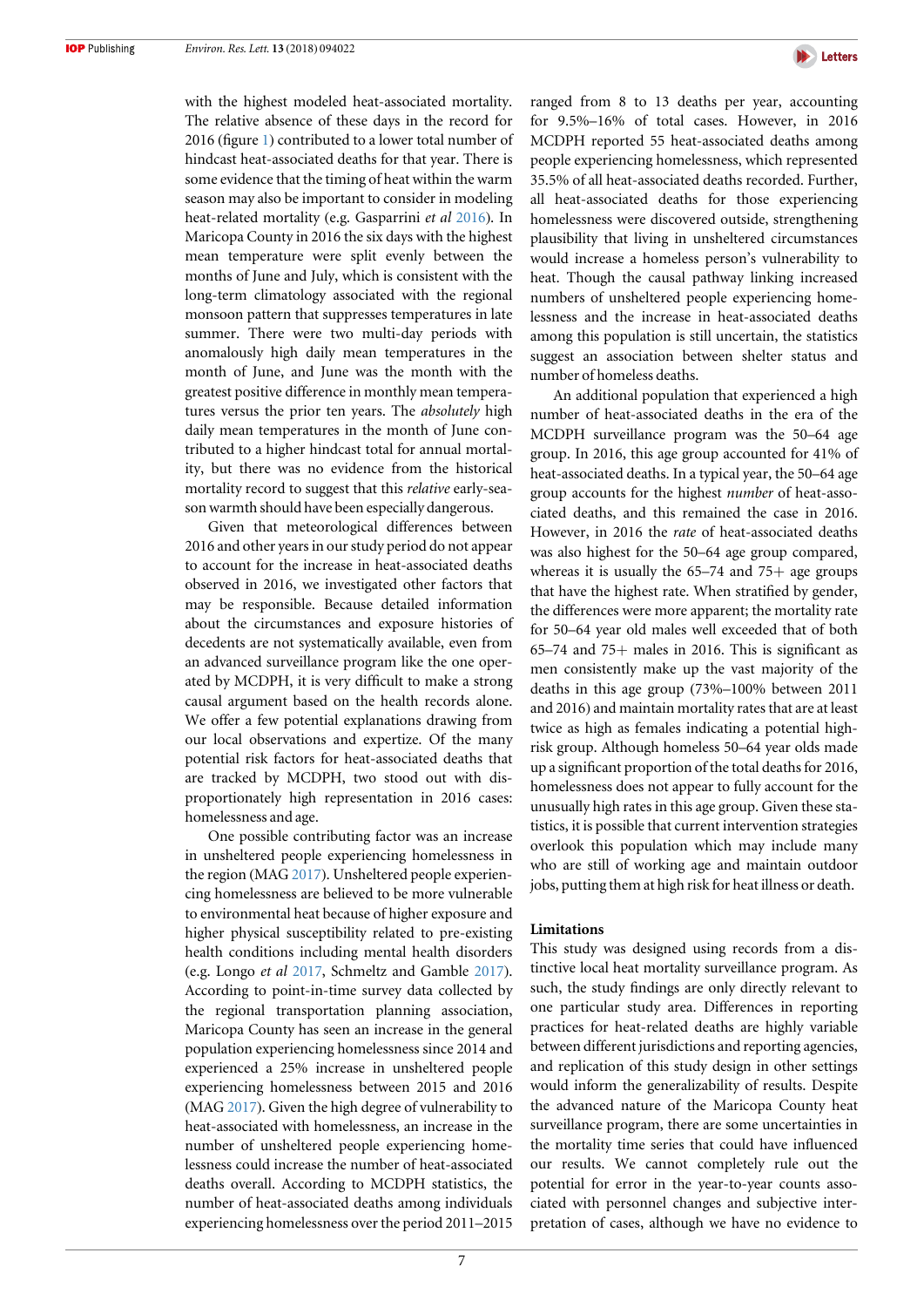suggest substantial changes in the reporting practices and systems from which the heat mortality data are generated. To the best of our knowledge any related errors should be random over time. Furthermore, there is some error introduced into the analysis related to the timing of heat-associated deaths: in cases where the body is presumed to be found after the day of death, the death is officially pronounced by the Office of the Medical Examiner at the time and date the body was found. We anticipate that any error in our models related to the time difference between actual and recorded death to be small given that lagged models of the temperature–mortality relationship were not superior to models with no lag. We also acknowledge that there is some uncertainty regarding the accuracy of the point-in-time survey data that we examined as an estimate for the size of the homeless population in Maricopa County. The point-in-time survey is collected by a predominantly volunteer group outside of the warm season and may not be an optimal representation of the summertime population. However, as is the case with the health records we examined, we have no evidence of major changes in data collection or reporting practices during our study period.

Although we adopted a number of different modeling approaches to estimate the exposure-response relationship, our focus was on temperature as the primary independent variable. The analysis did not span the full range of potential confounding variables or effect modifiers such as air pollutants, humidity, short-term mortality displacement, intra-seasonal changes in susceptibility, the influence of winter mortality on the size of the population susceptible to heat, and spatial variability in heat exposure associated with the urban heat island effect (O'Neill et al [2005,](#page-10-0) Stafoggia et al [2009,](#page-10-0) Ha et al [2011,](#page-9-0) Goggins et al [2012,](#page-9-0) Qiao et al [2015](#page-10-0), Davis et al [2016](#page-9-0) and Gasparrini et al [2016](#page-9-0)). We also did not explicitly measure the effects of 'heat waves' independent of the main temperature effect. Prior research and our own experience analyzing these records in Maricopa County leads us to expect that all of these effects would be small and not influence the overall findings (Harlan et al [2014,](#page-9-0) Petitti et al [2016](#page-10-0)). Finally, a more systematic evaluation of multi-year trends in heat-associated mortality risk factors would be a useful complement to this work.

One of the variables we used in our analysis is the categorical HeatRisk metric from an experimental NWS product. The model to estimate heat-associated deaths based on HeatRisk did not perform as well as the simple and complex models based on continuous temperatures and month. HeatRisk offered a theoretical advantage to other models because of its implicit consideration of current weather conditions relative to climatology, which has been suggested to be a risk fac-tor for heat-associated deaths (e.g. Guirguis et al [2014](#page-9-0)). However, the categorical nature of HeatRisk severely limited the extent to which the statistical model could discriminate risk between small differences in high



temperatures. HeatRisk is intended as a tool for public communication and decision-making and not for precise estimates of heat-associated deaths. We did find a higher risk of heat-associated death at more severe HeatRisk categories, which is encouraging in terms of the tool's potential to encourage meaningful behavior change on the most dangerous days.

#### Conclusions and recommendations

In general, our study findings highlight gaps in our current understanding of the drivers of year-to-year variability in heat-associated deaths and gaps in current local policies and programs striving to reduce the public health impacts of heat. We recommend more research attention toward analysis of local policies and programs that are intended to modify the association between temperature and human health. The demographic shifts we observed among the decedents in this study may suggest that public health and social interventions for specific highly vulnerable populations are not yet fully understood or effective in our region. We are severely limited, however, in our ability to speculate about the pathways and interactions among contributing factors that may have led to those shifts. Generating more data that can help researchers and practitioners understand behaviors and exposure circumstances contributing to risk of heat-related illness and death should be a high priority (e.g. Kuras et al [2017](#page-9-0)). These data would be especially important to help practitioners prioritize urban heat mitigation initiatives, which have significantly varying impacts on different parts of the diurnal temperature cycle (e.g. Hondula et al [2014](#page-9-0)). Our analysis suggests that efforts are needed to reduce both daytime and nighttime temperatures, as mean temperatures were more strongly correlated with heat-associated deaths than minima or maxima.

Our results highlight the importance of nonmeteorological factors as drivers of the health burden associated with extreme temperatures, which have generally not been included in quantitative retrospective or prospective studies. Recent research indicates that projections of heat-related deaths may be more sensitive to assumptions about adaptation measures rather than global emissions scenarios or climate model choice (Gosling et al [2017](#page-9-0)), and more historical evidence concerning the relative importance of different factors that contribute to annual variability in heat-health impacts may help refine and guide future policy. Failure to account for other important components of the causal pathway that link outdoor conditions to health outcomes, which our study suggests were dominant factors for one notable year in one city, might lead researchers to reach incomplete or even incorrect conclusions regarding the current and future health risks associated with heat and the optimal strategies to reduce those risks. Further, the results highlight a shortcoming in preparedness and response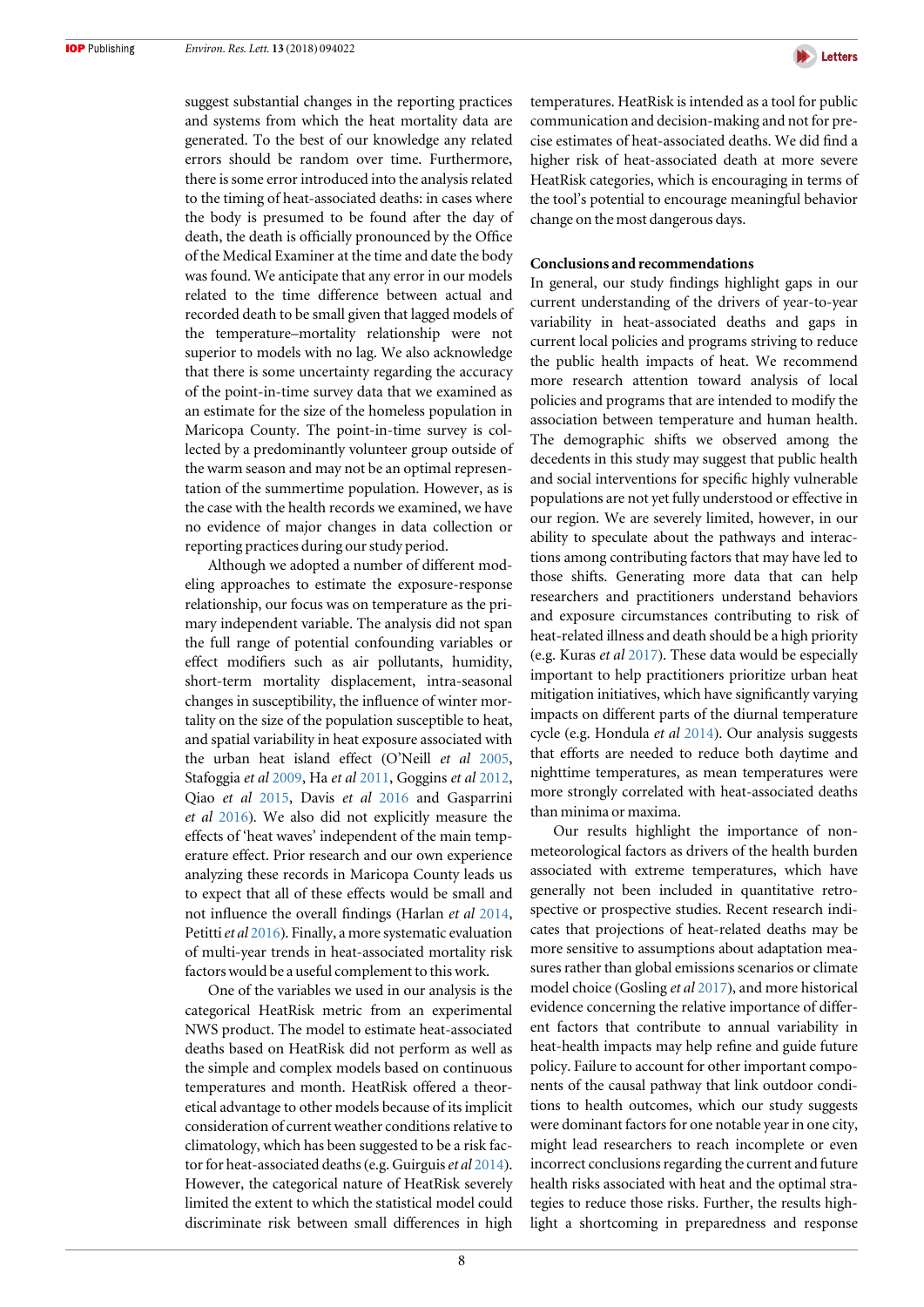<span id="page-9-0"></span>**IOP** Publishing



## Acknowledgments

The authors acknowledge the efforts of colleagues at the Maricopa County Department of Public Health and the National Weather Service Weather Forecast Office in Phoenix, AZ for collecting and archiving the data resources used in this study. HP, DH, and MR were partially supported by the CDC's Climate-Ready Cities and States Initiative, grant no. 1 NUE1EH001318-01-00. MR was also partially supported by the CDC's Environmental Public Health Tracking Program, grant no. 1 NUE1EH001339-01-00. AU was partially supported by the Programme for research and mobility support of starting researchers, Czech Academy of Sciences, project no. MSM100421604 and by the Czech Science Foundation, project no. 18-22125S. The authors also thank Paul Chakalian at Arizona State University and Ken Komatsu at the Arizona Department of Health Services for their useful feedback on drafts of this manuscript.

# ORCID iDs

Hana Putnam <sup>t</sup>[https:](https://orcid.org/0000-0002-0119-0374)//orcid.org/[0000-0002-](https://orcid.org/0000-0002-0119-0374) [0119-0374](https://orcid.org/0000-0002-0119-0374)

#### References

- Anderson G B and Bell M L 2011 Heat waves in the United States: mortality risk during heat waves and effect modification by heat wave characteristics in 43 US communities Environ. Health Perspect. [119](https://doi.org/10.1289/ehp.1002313) 210–8
- Åström C, Åström D O, Andersson C, Ebi K L and Forsberg B 2017 Vulnerability reduction needed to maintain current burdens of heat-related mortality in a changing climate magnitude and determinants Int. J. Environ. Res. Public Health 14 [741](https://doi.org/10.3390/ijerph14070741)
- Åström C et al 2013 Heat-associated respiratory hospital admissions in Europe in a changing climate: a health impact assessment BMJ Open 3 [e001842](https://doi.org/10.1136/bmjopen-2012-001842)
- Barnett A G, Hajat S, Gasparrini A and Rocklöv J 2012 Cold and heat waves in the United States Environ. Res. [112](https://doi.org/10.1016/j.envres.2011.12.010) 218–24
- Barnett A G, Tong S and Clements A C A 2010 What measure of temperature is the best predictor of mortality? Environ. Res. 110 [604](https://doi.org/10.1016/j.envres.2010.05.006)–11
- Berko J, Ingram D D, Saha S and Parker J D 2014 Deaths attributed to heat, cold, and other weather events in the United States, 2006–2010 Natl Health Stat. Rep. 76 1–15
- Bobb J F, Peng R D, Bell M L and Dominici F 2014 Heat-associated mortality and adaptation to heat in the United States Environ. Health Perspect. [122](https://doi.org/10.1289/ehp.1307392) 811–6
- Burkart K et al 2013 Interactive short-term effects of equivalent temperature and air pollution on human mortality in Berlin and Lisbon Environ. Pollut. [183](https://doi.org/10.1016/j.envpol.2013.06.002) 54–63



Burkart K et al 2014 An analysis of heat effects in different subpopulations of Bangladesh Int. J. Biometeorol. 58 [227](https://doi.org/10.1007/s00484-013-0668-5)–37

- Centers for Disease Control and Prevention (CDC), Environmental Public Health Tracking Program 2018 Temperature distribution: Daily estimates of maximum temperature for summer months(May-Sep.) https://[ephtracking.cdc.gov](https://ephtracking.cdc.gov/DataExplorer/#/)/ [DataExplorer](https://ephtracking.cdc.gov/DataExplorer/#/)/#/
- Chow W T, Brennan D and Brazel A J 2012 Urban heat island research in Phoenix, Arizona: theoretical contributions and policy applications Bull. Am. Meteorol. Soc. 93 [517](https://doi.org/10.1175/BAMS-D-11-00011.1)–30
- Davis R E, McGregor G R and Enfield K B 2016 Humidity: a review and primer on atmospheric moisture and human health Environ. Res. [144](https://doi.org/10.1016/j.envres.2015.10.014) 106–16
- Gasparrini A et al 2015 Temporal variation in heat—mortality associations: a multicountry study Environ. Health Perspect. 123 [1200](https://doi.org/10.1289/ehp.1409070)–7
- Gasparrini A et al 2016 Changes in susceptibility to heat during the summer: a multicountry analysis Am. J. Epidemiol. [183](https://doi.org/10.1093/aje/kwv260) [1027](https://doi.org/10.1093/aje/kwv260)–36
- Georgescu M, Morefield P E, Bierwagen B G and Weaver C P 2014 Urban adaptation can roll back warming of emerging megapolitan regions Proc. Natl Acad. Sci. USA 111 [2909](https://doi.org/10.1073/pnas.1322280111)–14
- Georgescu M, Moustaoui M, Mahalov A and Dudhia J 2013 Summer-time climate impacts of projected megapolitan expansion in Arizona Nat. Clim. Change 3 [37](https://doi.org/10.1038/nclimate1656)–41
- Goggins W B, Chan Y E, Ng E, Ren C and Chen L 2012 Effect modification of the association between short-term meteorological factors and mortality by urban heat islands in Hong Kong PLoS One 7 [e38551](https://doi.org/10.1371/journal.pone.0038551)
- Gosling S N et al 2017 Adaptation to climate change: a comparative analysis of modeling methods for heat-related mortality Environ. Health Perspect. 125 [087008](https://doi.org/10.1289/EHP634)/1
- Guirguis K, Gershunov A, Tardy A and Basu R 2014 The impact of recent heat waves on human health in California J. Appl. Meteorol. Clim. [53](https://doi.org/10.1175/JAMC-D-13-0130.1) 3–19
- Guo Y, Barnett A G and Tong S 2012 High temperatures-related elderly mortality varied greatly from year to year: important information for heat-warning systems Sci. Rep. 2 [830](https://doi.org/10.1038/srep00830)
- Ha J, Kim H and Hajat S 2011 Effect of previous-winter mortality on the association between summer temperature and mortality in South Korea Environ. Health Perspect. [119](https://doi.org/10.1289/ehp.1002080) 542–6
- Hajat S, Armstrong B G, Gouveia N and Wilkinson P 2005 Mortality displacement of heat-related deaths: a comparison of Delhi, Sao Paulo, and London Epidemiology 16 [613](https://doi.org/10.1097/01.ede.0000164559.41092.2a)–20
- Harlan S L et al 2014 Heat-associated deaths in hot cities: estimates of human tolerance to high temperature thresholds Int. J. Environ. Res. Public Health 11 [3304](https://doi.org/10.3390/ijerph110303304)–26
- Hartz D A, Brazel A J and Golden J S 2013 A comparative climate analysis of heat-associated emergency 911 dispatches: Chicago, Illinois and Phoenix, Arizona USA 2003 to 2006 Int. J. Biometeorol. 57 [669](https://doi.org/10.1007/s00484-012-0593-z)–78
- Hondula D M, Balling R C, Vanos J K and Georgescu M 2015 Rising temperatures, human health, and the role of adaptation Curr. Clim. Change Rep. 1 [144](https://doi.org/10.1007/s40641-015-0016-4)–54
- Hondula D M, Georgescu M and Balling R C 2014 Challenges associated with projecting urbanization-induced heatassociated mortality Sci. Total Environ. [490](https://doi.org/10.1016/j.scitotenv.2014.04.130) 538–44
- Huang Cet al 2011 Projecting future heat-associated mortality under climate change scenarios: a systematic review Environ. Health Perspect. 119 [1681](https://doi.org/10.1289/ehp.1103456)–90
- Kingsley S L, Eliot M N, Gold J, Vanderslice R R and Wellenius G A 2016 Current and projected heat-associated morbidity and mortality in Rhode Island Environ. Health Perspect. [124](https://doi.org/10.1289/ehp.1408826) 460–7
- Kovach M M, Konrad C E II and Fuhrmann C M 2015 Area-level risk factors for heat-associated illness in rural and urban locations across North Carolina, USA Appl. Geogr. 60 [175](https://doi.org/10.1016/j.apgeog.2015.03.012)–83
- Kuras E et al 2017 Opportunities and challenges for personal heat exposure research Environ. Health Perspect. 125 [085001](https://doi.org/10.1289/EHP556)
- Longo J, Kuras E, Smith H, Hondula D M and Johnston E 2017 Technology use, exposure to natural hazards, and being digitally invisible: implications for policy analytics Policy Internet 9 [76](https://doi.org/10.1002/poi3.144)–[108](https://doi.org/10.1002/poi3.144)